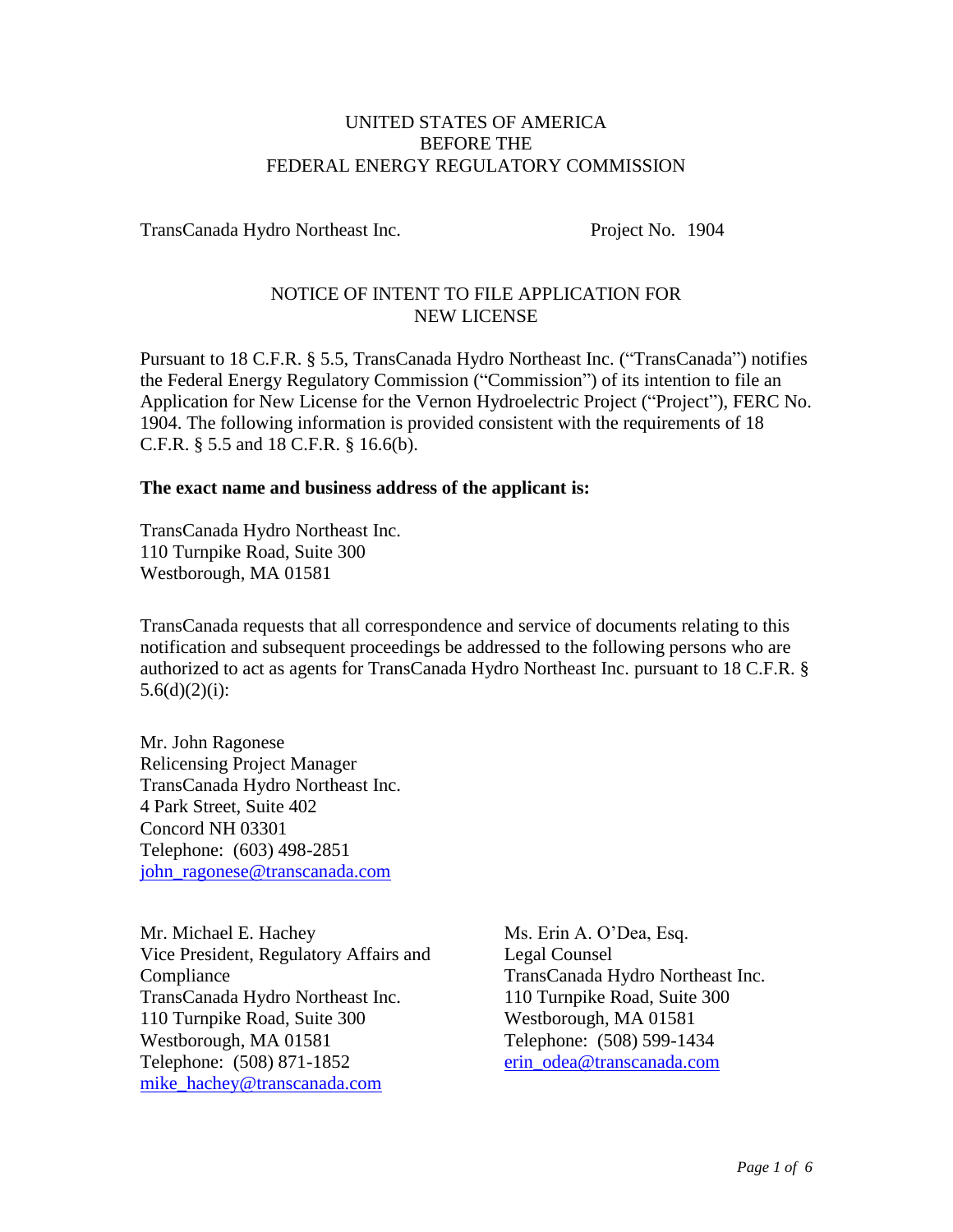# **Project Number:**

Vernon Project, FERC No. 1904.

## **License Expiration Date:**

The current license for the Project expires on April 30, 2018.

#### **Unequivocal Statement of Intent:**

TransCanada unequivocally declares its intent to file an application for a new power license for the Vernon Project utilizing the Commission's Integrated Licensing Process (ILP).

## **Type of Principal Project Works to be Licensed:**

Project works consisting of:

- 1. A concrete gravity dam comprised of a 600-foot-long overflow spillway with six tainter gates, two hydraulic panel bays, three stanchion bays, and three sluiceways; a 356-foot-long non-overflow section;
- 2. Vernon reservoir extending 26 miles upstream, having a surface area of 2,550 acres at full pool elevation 220.13 msl;
- 3. a powerhouse containing four 2,000-kW, four 4,000-kW, and two 4,200-kW generating units, for a total installed capacity of 32,400 kW;
- 4. transmission interconnection facilities consisting of
	- a. generating leads;
	- b. four 6,000 KVA 13.8/2.3 -kV step-up transformers located within the powerhouse; and
	- c. an underground 13.8-kV interconnection to two outdoor 13.8 to 69-kV step-up transformers.
- 5. fish passage facilities; and
- 6. appurtenant facilities.

#### **Location of the Project:**

The Vernon Project is located on the Connecticut River at river mile 141.9 and extends upstream approximately 26 miles. The dam and powerhouse are approximately 2 miles upstream of the Ashuelot River and 7.4 miles downstream of the West River.

| <b>State or Territory:</b> | New Hampshire and Vermont   |
|----------------------------|-----------------------------|
| County:                    | NH – Cheshire, VT - Windham |
| Township or nearby town:   | NH – Hinsdale, VT - Vernon  |

**The installed capacity of the project is:** 32,400 kW.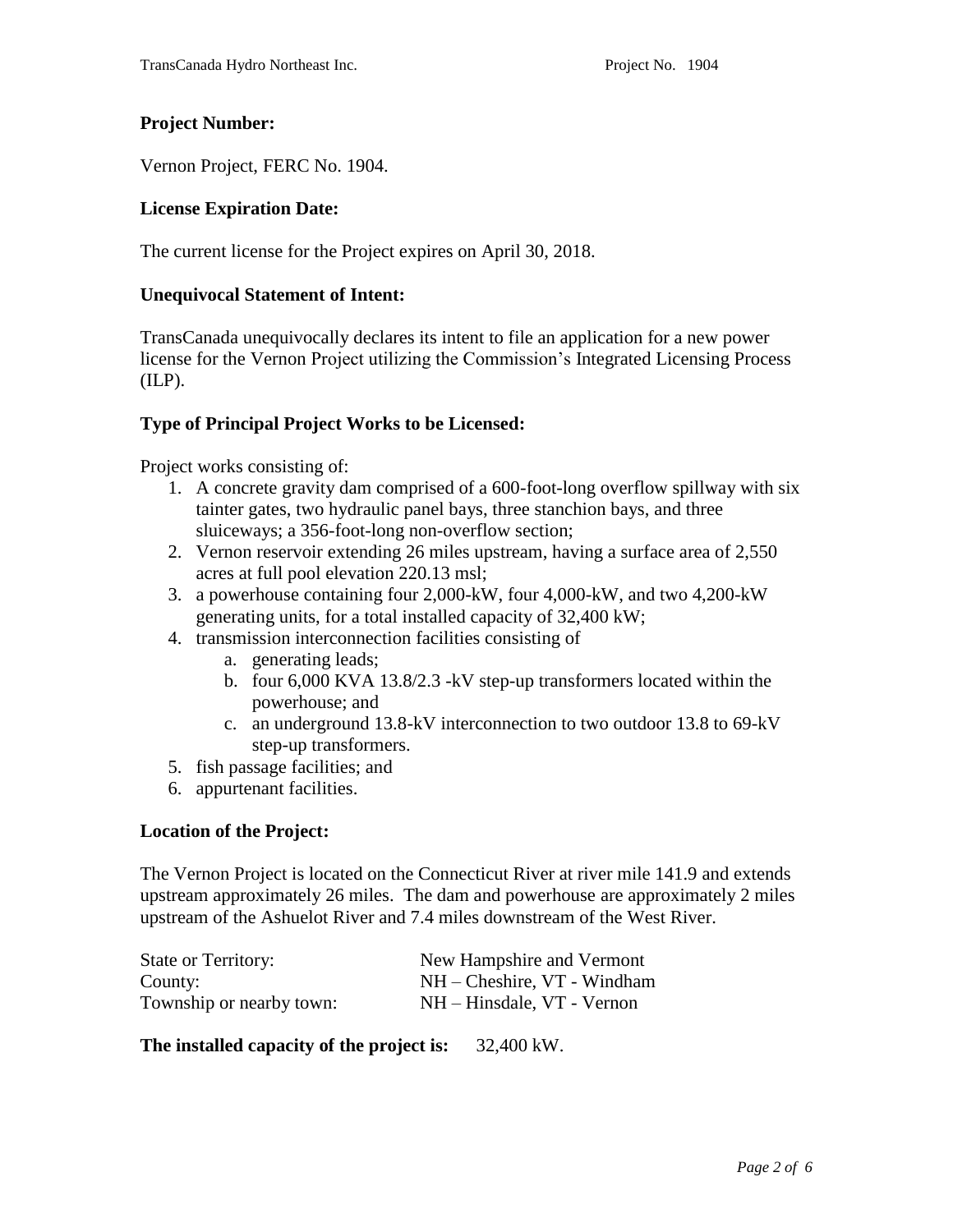## **Names and Mailing Addresses of Entities Listed in 18 C.F.R. § 5.5(b)(8):**

In conformance with 18 C.F.R. § 5.5(c), TransCanada will distribute this Notice of Intent (NOI) to interested parties including federal, state and local agencies, non-federally recognized tribes, non-governmental organizations, and members of the public including abutting property owners.

All of the entities listed below in paragraphs (a) through (h) are included on the Project relicensing interested parties distribution list. TransCanada will distribute this NOI to each of those entities.

Distribution of the NOI will be made by email or by U.S. mail. A Distribution List of all entities identified as interested parties (excluding property abutters for privacy reasons) is attached to the letter transmitting this NOI.

(a) Each county in which any part of the Project is located, and in which any Federal Facility that is used or to be used by the Project is located:

Cheshire County Administration 33 West Street Keene, NH 03431

Windham County Clerk P.O. Box 207 Newfane, VT 05345

There are no Federal facilities used by the Project.

(b) Each city or town in which any part of the Project is located, and in which any Federal facility that is used or to be used by the Project is located.

Town of Hinsdale PO Box 13 Hinsdale, NH 03451-0013

Town of Chesterfield PO Box 175 Chesterfield, NH 03443-0175

Town of Westmoreland PO Box 55 Westmoreland, NH 03467-0055

Town of Walpole PO Box 729 Walpole, NH 03608-0729 Town of Vernon PO Box 66 Vernon, VT 05354

Town of Brattleboro 230 Main Street Brattleboro, VT 05301

Town of Putney PO Box 233 Putney, VT 05346

Town of Dummerston 1523 Middle Road E. Dummerston, VT 05346

Town of Westminster PO Box 147 Westminster, VT 05158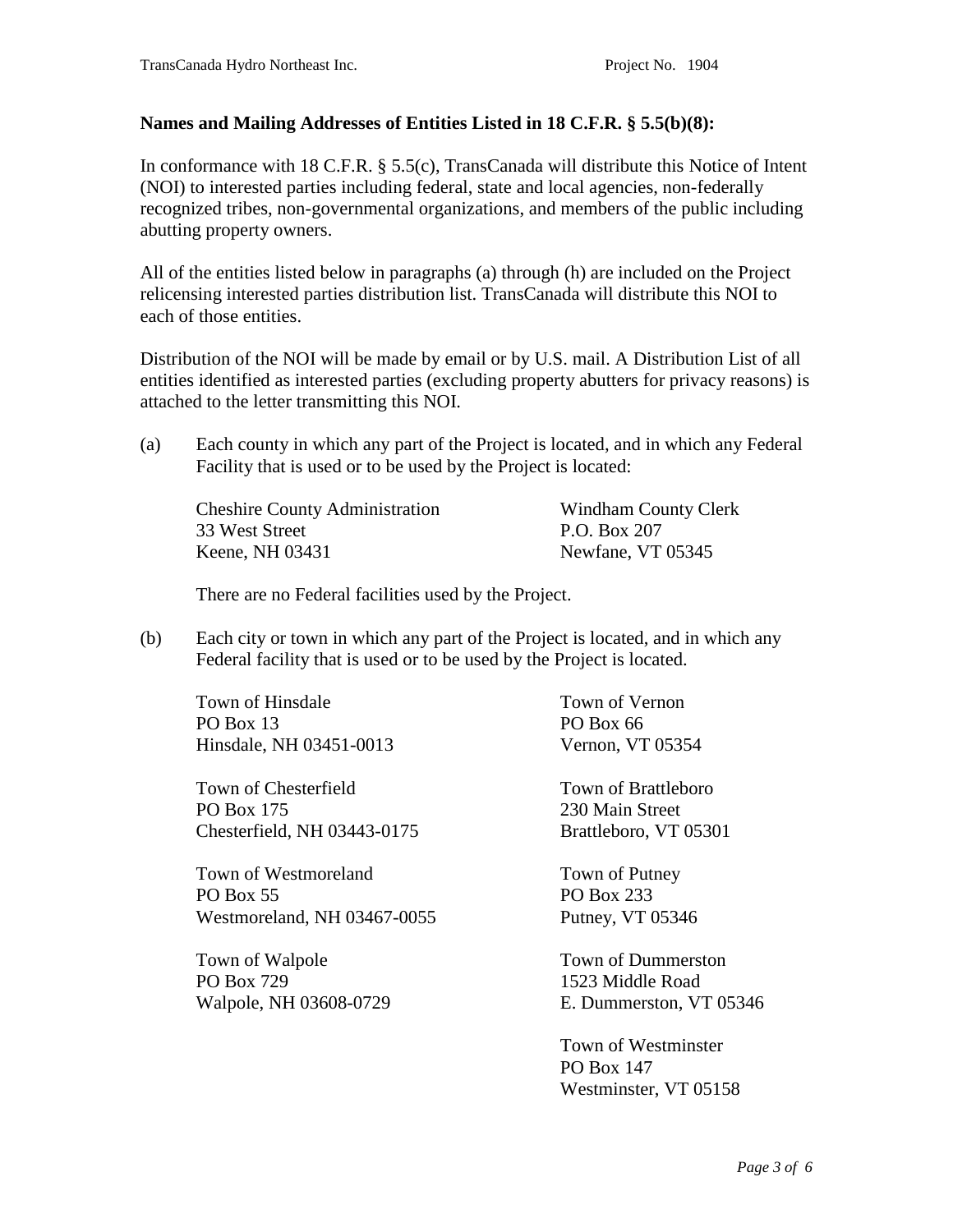There are no Federal facilities used by the Project.

(c) Each city or town that has a population of 5,000 or more people and is located within 15 miles of the existing Project dams:

| Town of Swanzey   | City of Greenfield   |
|-------------------|----------------------|
| PO Box 10009      | 14 Court Square      |
| Swanzey, NH 03446 | Greenfield, MA 01301 |

(d) Each irrigation district, drainage district, or similar special purpose political subdivision in which any part of the Project is located, and in which any Federal facility that is used or to be used by the Project is located.

There are no irrigation or drainage districts that meet these criteria.

(e) Each irrigation district, drainage district, or similar special purpose political subdivision that owns, operates, maintains, or uses any Project facility or any Federal facility that is or is proposed to be used by the Project.

There are no irrigation or drainage districts that meet these criteria.

(f) Every other political subdivision in the general area of the Project that there is reason to believe would likely be interested in, or affected by this notification.

TransCanada is not aware of other political subdivisions in the general area of the Project; however, there are regional and inter-state commissions enabled by statute or legislation that TransCanada has identified as interested parties on the Project relicensing Distribution List.

(g) Affected Indian Tribes.

There are no federally recognized Indian tribes that would be affected by the Project; however, TransCanada is aware of non-federally recognized tribes and such tribes are identified as interested parties on the Project relicensing Distribution List.

(h) Other Interested Agencies and Parties.

TransCanada has identified numerous federal, state, local governments, resource agencies, organizations and members of the public (including property abutters) and such other interested agencies and parties are identified as interested parties on the Project relicensing Distribution List.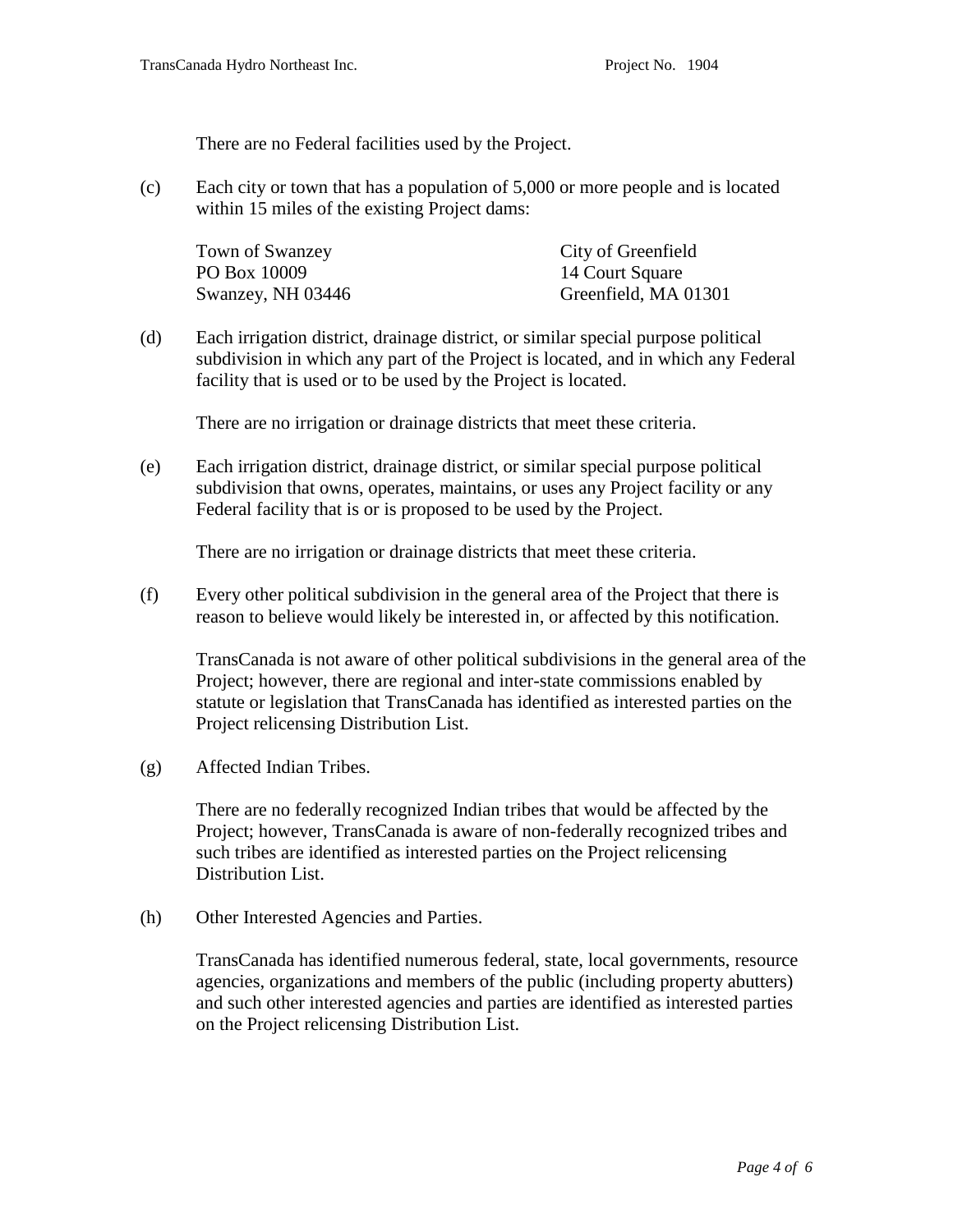## **Readily Accessible, Reviewable and Reproducible Information**

TransCanada will maintain a virtual Public Reference Room through the website [www.transcanada-relicensing.com](http://www.transcanada-relicensing.com/) where copies of the NOI, Pre-Application Document (PAD), PAD supporting materials, unrestricted published studies, Project information, relicensing process schedules and future relicensing documents will be kept.

In addition, a publicly accessible computer terminal with access to the website and public information is located at the TransCanada office located at 2 Killeen Street, North Walpole, New Hampshire. Access to the facility is controlled and requires an escort and advance notice by contacting Mr. John Ragonese at the phone, email, or address below to schedule an appointment to access the computer terminal and review documents.

Paper copies of public reference room information are available (at a reasonable cost of reproduction and postage) by written request to Mr. John Ragonese at the email or mailing address below. A paper copy of the NOI and PAD are also available to the public at the following public libraries located near the Project.

| <b>Town</b>     | <b>Public Library</b>              | <b>Town</b>           | <b>Public Library</b>          |
|-----------------|------------------------------------|-----------------------|--------------------------------|
| Hinsdale NH     | Hinsdale Public Library            | Vernon VT             | Vernon Free Library            |
|                 | 122 Brattleboro Road               |                       | 567 Governor Hunt Road         |
|                 | PO Box 6                           |                       | Vernon, VT 05354-0094          |
|                 | Hinsdale, NH 03451-0006            |                       | $(802 - 257 - 0150)$           |
|                 | $(603-336-5713)$                   |                       |                                |
| Chesterfield NH | Chesterfield Public Library        | <b>Brattleboro VT</b> | <b>Brooks Memorial Library</b> |
|                 | 524 Route 63                       |                       | 224 Main Street                |
|                 | Chesterfield, NH 03443-3607        |                       | Brattleboro, VT 05301          |
|                 | $(603-363-4621)$                   |                       | $(802 - 254 - 5290)$           |
| Westmoreland NH | <b>Westmoreland Public Library</b> | Dummerston VT         | Lydia Taft Pratt Library       |
|                 | 33 South Village Road              |                       | 156 West Street                |
|                 | Westmoreland, NH 03467-            |                       | PO Box 70                      |
|                 | 4514                               |                       | West Dummerston, VT            |
|                 | $(603-399-7750)$                   |                       | 05357-0070                     |
|                 |                                    |                       | $(802 - 254 - 2703)$           |
| Walpole NH      | Walpole Town Library               | Putney VT             | Putney Public Library          |
|                 | 48 Main Street                     |                       | 55 Main Street                 |
|                 | <b>PO Box 487</b>                  |                       | Putney, VT 05346-0193          |
|                 | Walpole, NH 03608-0487             |                       | $(802 - 387 - 4407)$           |
|                 | $(603-756-9806)$                   |                       |                                |
|                 |                                    | Westminster VT        | <b>Butterfield Library</b>     |
|                 |                                    |                       | <b>Main Street</b>             |
|                 |                                    |                       | <b>PO Box 123</b>              |
|                 |                                    |                       | Westminster, VT 05158-         |
|                 |                                    |                       | 0123                           |
|                 |                                    |                       | $(802 - 722 - 4891)$           |